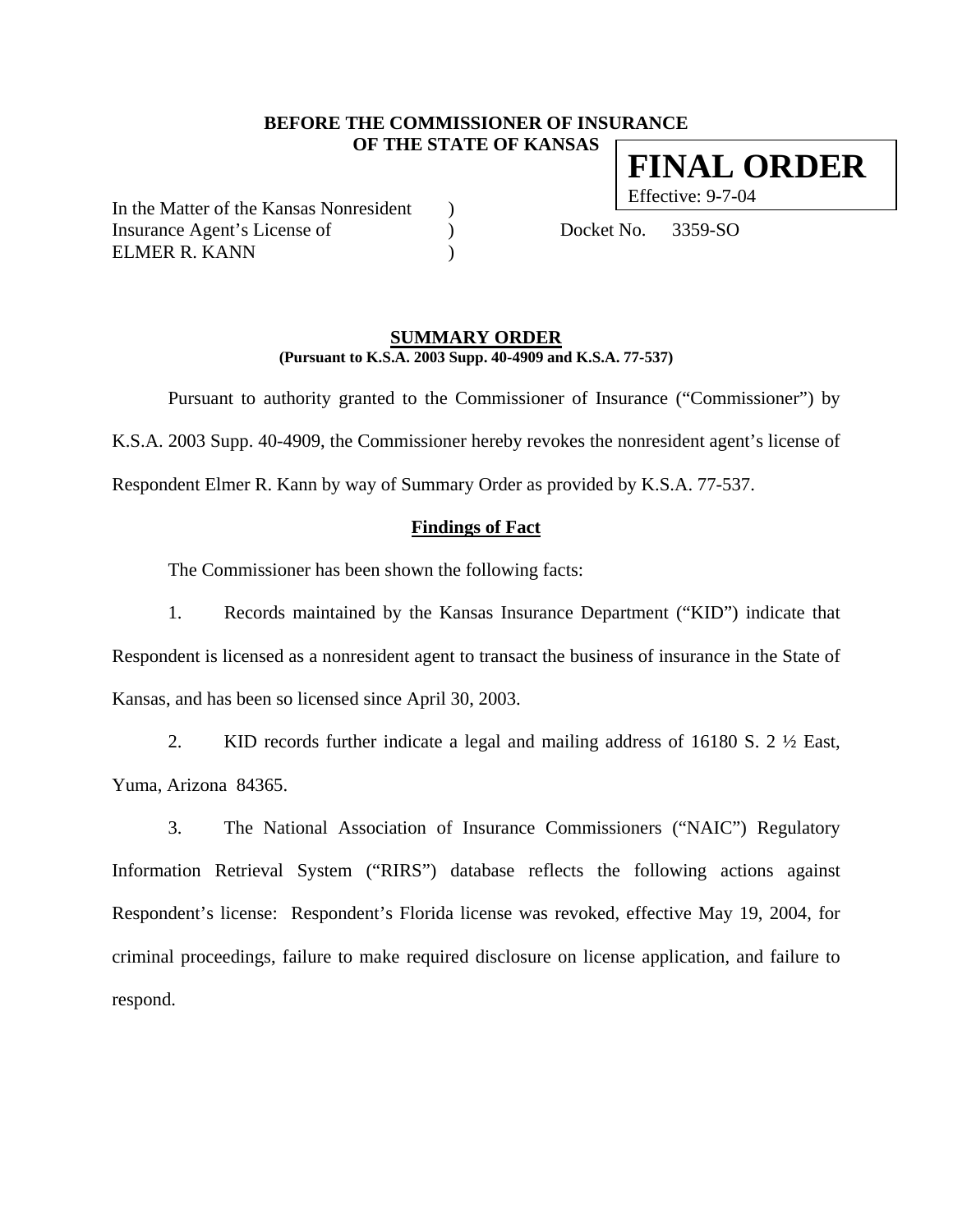4. By letter dated June 22, 2004, and addressed to Respondent at his address of record, KID requested details of the revocation action by July 7, 2004, and advised Respondent that failure to reply by July 7, 2004, could result in action against his license.

5. By letter dated July 14, 2004, KID made a second request and advised Respondent that failure to reply by July 28, 2004, would result in action against his license.

6. To date, Respondent has not responded to the inquiry or notified KID of the actions or a change of address.

# **Applicable Law**

7. K.S.A. 2003 Supp. 40-4909(a) provides, in relevant part:

"The commissioner may deny, suspend, revoke or refuse renewal of any license issued under this act if the commissioner finds that the applicant or license holder has (1) Provided incorrect, misleading, incomplete or untrue information in the license application. (2) Violated (A) Any provision of chapter 40 of the Kansas Statutes Annotated, and amendments thereto, or any rule and regulation promulgated thereunder; (B) Any subpoena or order of the commissioner; . . . [or] (9) Had an insurance agent license, or its equivalent, denied, suspended or revoked in any other state, district or territory. . . ." K.S.A. 2003 Supp. 40-4909(a).

8. Administrative regulations require that a person licensed in this state as an insurance agent shall, within 30 days of the occurrence, report enumerated events to the Commissioner. Among these events are disciplinary action against the agent's license by the insurance regulatory official of any other state or territory, criminal convictions, or changes of address. K.A.R. § 40-7-9.

9. The Commissioner may revoke any license issued under the Insurance Agents Licensing Act if the Commissioner finds that the insurable interests of the public are not properly served under such license. K.S.A. 2003 Supp. 40-4909(b).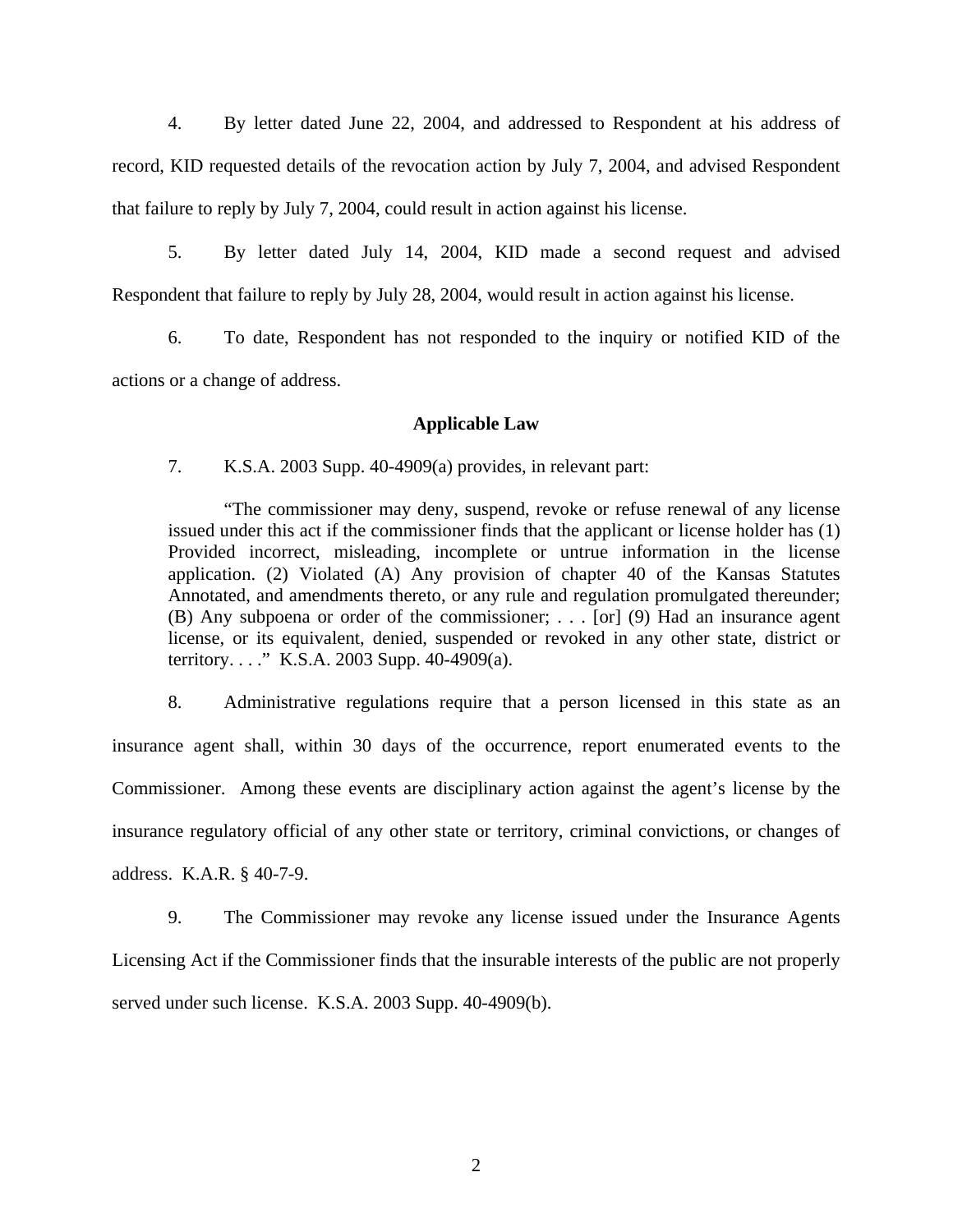#### **Conclusions of Law**

10. The Commissioner has jurisdiction over Respondent as well as the subject matter of this proceeding, and such proceeding is held in the public interest.

11. The Commissioner finds that Respondent has had a license revoked in another state.

12. The Commissioner finds that Respondent has violated K.A.R. §40-7-9 by failing to notify KID of that license revocation within 30 days

13. The Commissioner assumes that at least one of two letters would have reached Respondent if his address of record were current and finds that Respondent has violated K.A.R. §40-7-9 by failing to notify KID of a change of address.

14. Alternatively, the Commissioner finds that Respondent has failed to respond to KID's proper inquiries.

15. The Commissioner, therefore, concludes that good cause exists pursuant to K.S.A. 2003 Supp. 40-4909(a) to revoke Respondent's Kansas resident insurance agent's license.

16. In addition, the Commissioner finds that Respondent failed or refused to respond to a proper inquiry from the Commissioner, demonstrating a disregard for regulatory authority.

17. The Commissioner concludes that Respondent's insurance agent's license should be revoked without delay for the protection of the insurable interests of the public pursuant to K.S.A. 2003 Supp. 40-4909(b).

18. Based on the facts and circumstances set forth herein, it appears that the use of summary proceedings in this matter is appropriate, in accordance with the provisions set forth in K.S.A. 77-537(a), in that the use of summary proceedings does not violate any provision of the

3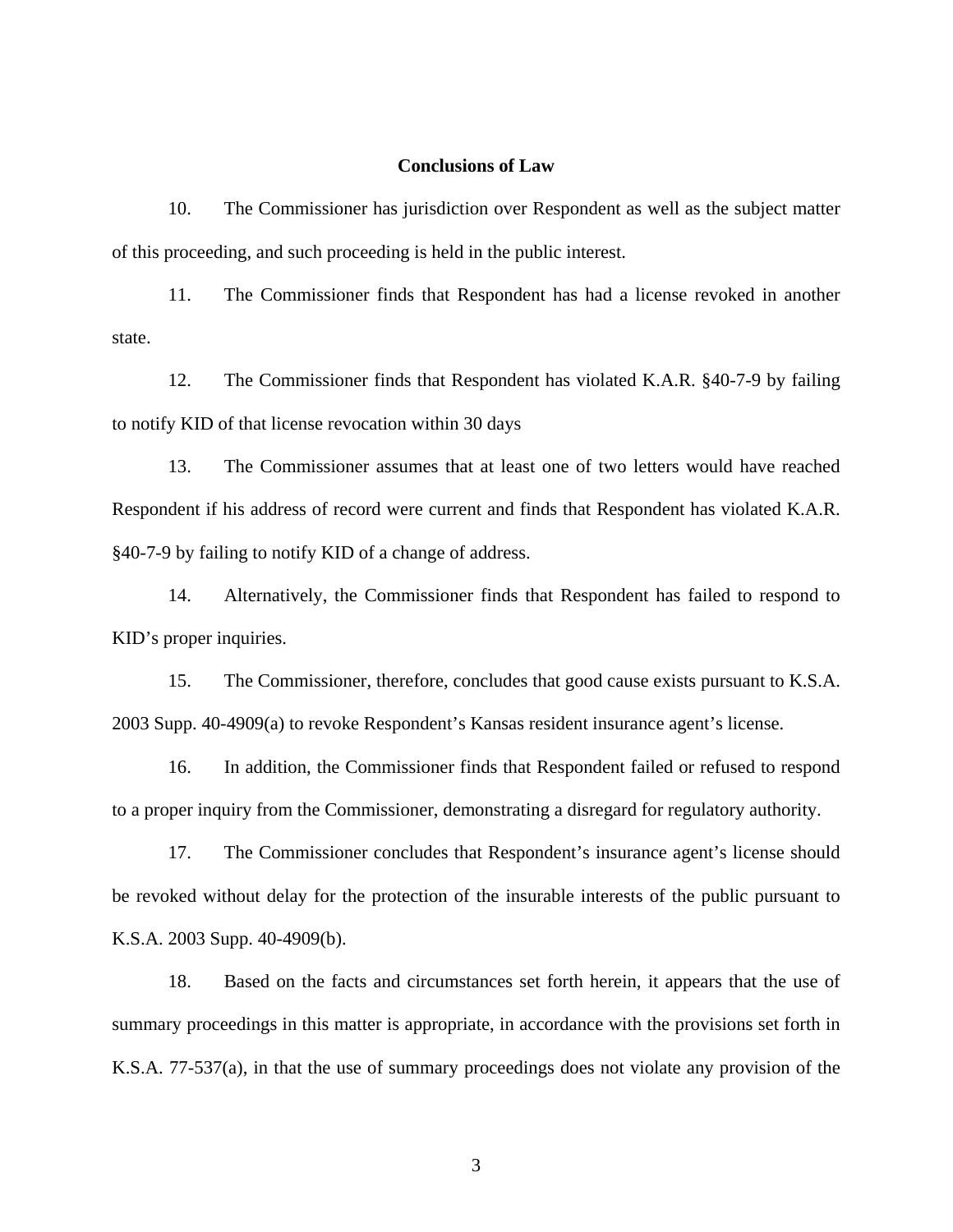law and the protection of the public interest does not require the KID to give notice and opportunity to participate to persons other than Elmer R. Kann.

# **IT IS THEREFORE ORDERED BY THE COMMISSIONER OF INSURANCE**

**THAT** the Kansas nonresident insurance agent's license of Elmer R. Kann, is hereby **REVOKED**.

 **IT IS SO ORDERED THIS \_17th\_ DAY OF AUGUST 2004, IN THE CITY OF TOPEKA, COUNTY OF SHAWNEE, STATE OF KANSAS.** 



| /s/ Sandy Praeger                |  |
|----------------------------------|--|
| <b>Sandy Praeger</b>             |  |
| <b>Commissioner of Insurance</b> |  |
| BY:                              |  |
|                                  |  |

 $\angle$ s/ John W. Campbell $\angle$ John W. Campbell General Counsel

**NOTICE: In the event the Petitioner files a petition for judicial review, the agency officer designated pursuant to K.S.A. 77-613(e) to receive service of a petition for judicial review on behalf of the KID is John W. Campbell, General Counsel, Kansas Insurance Department, 420 S.W. 9th St., Topeka, KS 66612-1678.** 

# **Certificate of Service**

The undersigned hereby certifies that she served a true and correct copy of the above and foregoing **Notice** and **Summary Order** on this \_17th\_ day of August 2004, by causing the same to be deposited in the United States Mail, first class postage prepaid, addressed to the following:

ELMER R. KANN 16180 S. 2 ½ East Yuma, AZ 84365

> $\angle$ s/ Brenda J. Clary Brenda J. Clary